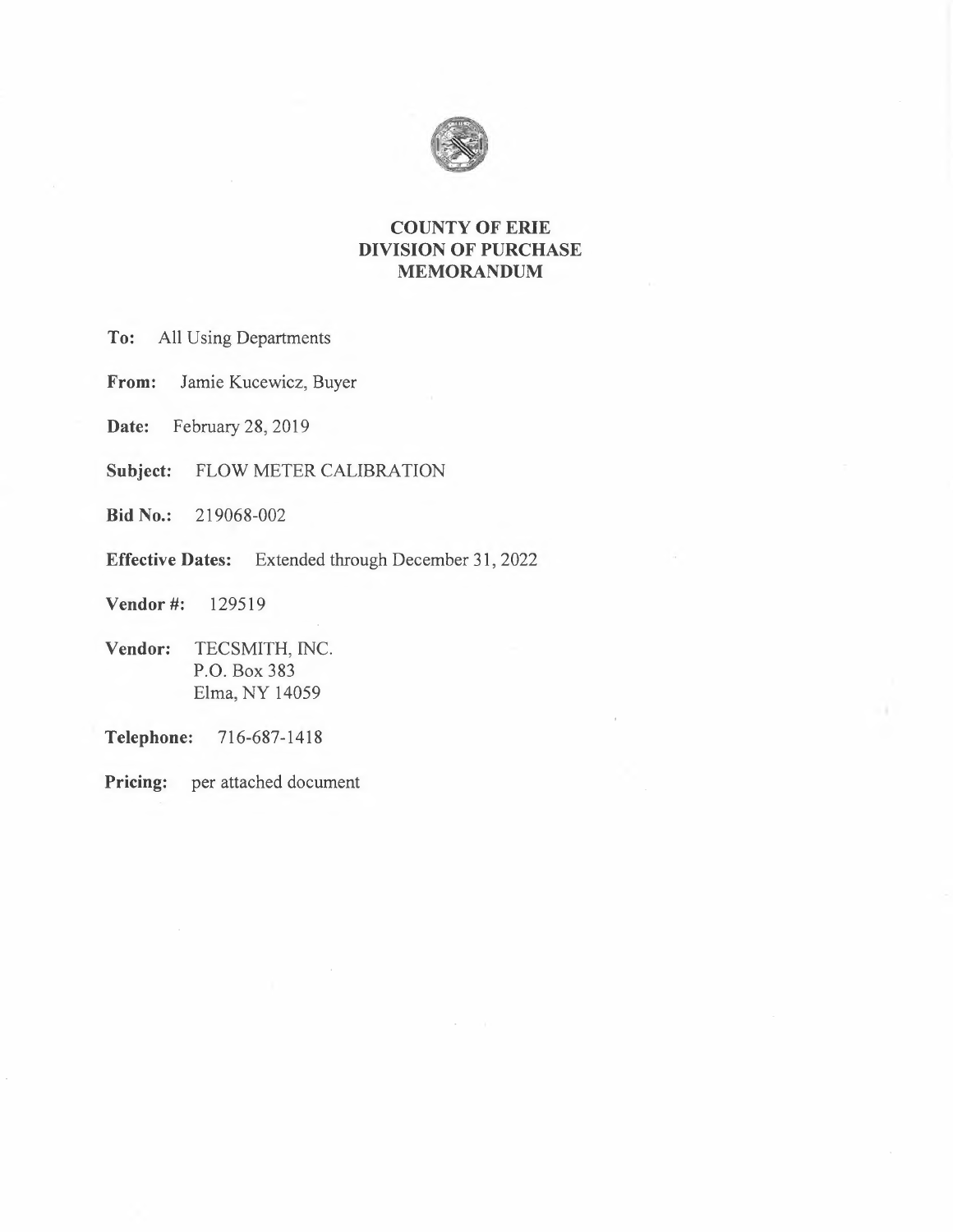

### **COUNTY OF ERIE MARK C. POLONCARZ COUNTY EXECUTIVE DIVISION OF PURCHASE INVITATION TO BID**

Bids, as stated below, will be received and publicly opened by the Division of Purchase in accordance with the attached specifications. FAX bids are unacceptable. Bids must be submitted in a sealed envelope to:

> County of Erie Division of Purchase Attention: JAMES D. KUCEWICZ, BUYER (716) 858-6336 95 Franklin Street, Room 1254 Buffalo, New York 14202-3967

# **NOTE: Lower left hand corner of envelope <u>MUST</u> indicate the following:<br>BID NUMBER: 219068-002**

OPENING DATE: JANUARY 17 2019 TIME: 11 :00AM

FOR: FLOW METER CALIBRATION

**• l** 

 $NAME OF BIDDER: \n $\text{TFC} \text{S} \text{m} \cdot \text{Th} \quad \text{Inc}$$ 

If you are submitting other Invitations to Bid, each bid must be enclosed in a separate envelope.

Following EXHIBITS are attached to and made a part of the bid specifications, and part of any agreement entered into pursuant to this Invitation to Bid:

- EXHIBIT "A" Assignment of Public Contracts  $\mathsf{X}$
- EXHIBIT "B" Purchases by Other Local Governments or Special Districts
- EXHIBIT "C" Construction/Reconstruction Contracts
- EXHIBIT "D" Bid Bond (Formal Bid)
- N/A EXHIBIT "E" Bid Bond (Informal Bid)
- $\overline{X}$
- EXHIBIT "F" Standard Agreement
- X EXHIBIT "EP" Equal Pay Certification<br>EXHIBIT "F" Standard Agreement<br>X EXHIBIT "G" Non-Collusive Bidding C EXHIBIT "G" - Non-Collusive Bidding Certification
- $\overline{X}$ EXHIBIT "H" - MBE/ WBE Commitment
- $X$ EXHIBIT "IC" - Insurance CLASSIFICATION "A"
- EXHIBIT "P" & EXHIBIT "PBI" Performance Bond
- EXHIBIT "P" & EXHIBIT "PBI" Performa<br>
X EXHIBIT "PW" NYS Prevailing Wage<br>
X EXHIBIT "PW" NYS Prevailing Wage
- X EXHIBIT "PW" NYS Prevailing Wage<br>X EXHIBIT "Q" Confined Space Program Certification

(Rev. 1/00)

ERIE COUNTY OFFICE BUILDING, 95 FRANKLIN STREET, BUFFALO, NEW YORK 14202 (716) 858-6336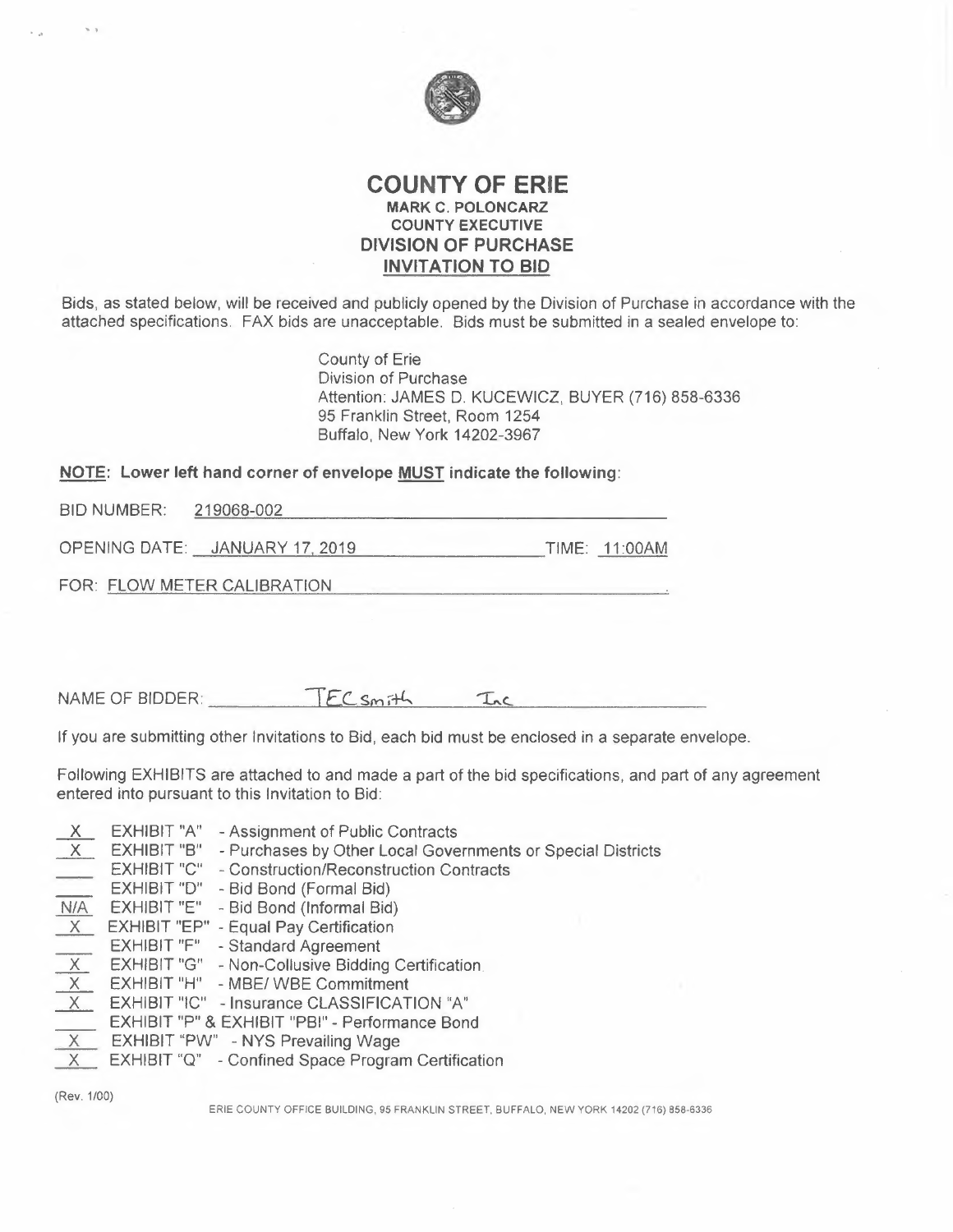# **County of Erie DIVISION OF PURCHASE NON-COLLUSIVE BIDDING CERTIFICATION**

By submission of this bid, each bidder and each person signing on behalf of any bidder certifies, and in the case of a joint bid each party thereto certifies as to its own organization, under penalty of perjury, that to the best of his knowledge and belief:

(1) the prices in this bid have been arrived at independently without collusion, consultation, communication, or agreement, for the purpose of restricting competition, as to any matter relating to such prices with any other bidder or any competitor;

(2) unless otherwise required by law, the prices which have been quoted in this bid have not been knowingly disclosed by the bidder and will not knowingly be disclosed by the bidder prior to opening, directly or indirectly, to any other bidder or to any competitor; and

(3) no attempt has been made or will be made by the bidder to induce any other person, partnership or corporation to submit or not to submit a bid for the purpose of restricting competition.

| <b>NOTICE</b> |  |  |                             |  |  |  |  |
|---------------|--|--|-----------------------------|--|--|--|--|
|               |  |  | (Penal Law, Section 210.45) |  |  |  |  |

IT IS A CRIME, PUNISHABLE AS A CLASS A MISDEMEANOR UNDER THE LAWS OF THE STATE OF NEW YORK, FOR A PERSON, IN AND BY A WRITTEN INSTRUMENT, TO KNOWINGLY MAKE A FALSE STATEMENT, OR TO MAKE A FALSE STATEMENT, OR TO MAKE A STATEMENT WHICH SUCH PERSON DOES NOT BELIEVE TO BE TRUE.

|  | BID NOT ACCEPTABLE WITHOUT FOLLOWING CERTIFICATION: |
|--|-----------------------------------------------------|
|  |                                                     |

| Affirmed under penalty of perjury this 14 day of January 10, 2019                                                                                |
|--------------------------------------------------------------------------------------------------------------------------------------------------|
| TERMS <u>net-30</u> DELIVERY DATE AT DESTINATION 1-week notice to proceed                                                                        |
| FIRM NAME TELSMITH Inc.                                                                                                                          |
| ADDRESS P.O. Box 383 Elma NY 14059                                                                                                               |
| Operations: 5700 Maelou Dr. 2HP Hamburg NY 14075                                                                                                 |
| AUTHORIZED SIGNATURE 222<br><u> De Santa Carlos de Santa Carlos de Santa Carlos de Santa Carlos de Santa Carlos de Santa Carlos de Santa Car</u> |
| TYPED NAME OF AUTHORIZED SIGNATURE Ethan Smith                                                                                                   |
| TITLE President TELEPHONE NO. (716) 462-0382                                                                                                     |

(Rev .1 /2000)

, I

ERIE COUNTY OFFICE BUILDING, 95 FRANKLIN STREET, BUFFALO, NEW YORK 14202 (716) 858-6336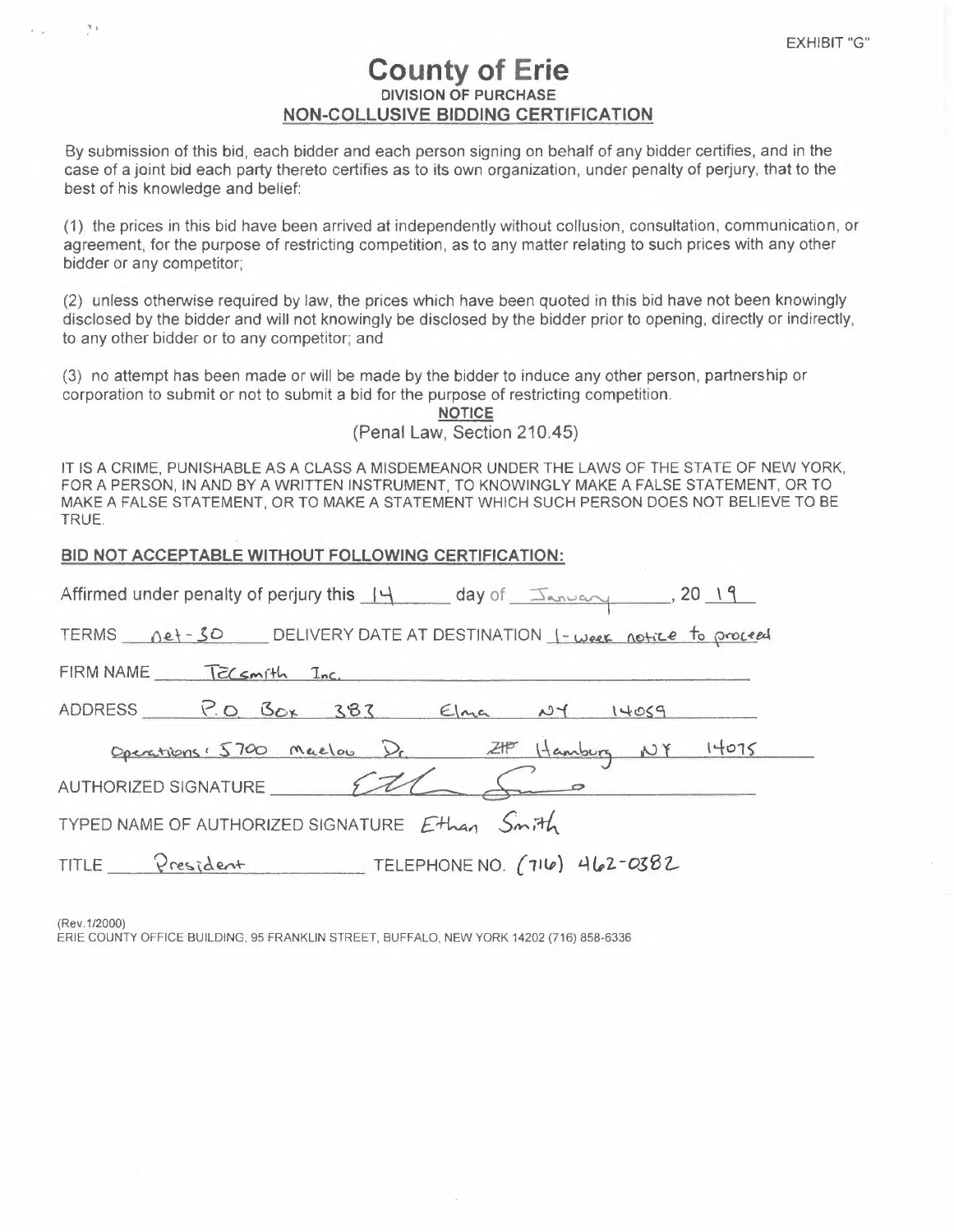# County of Erie<br>DIVISION OF PURCHASE **BID SPECIFICATIONS**

#### BID NO. 219068-002

Ship to: County of Erie Attention: Sewer District Address:

 $=$   $\lambda$ 

Ship Via: Most Economical Date Required at Destination: As Required

| <b>ITE</b><br>QUA<br>$N-$<br>U/M<br>M<br><b>TITY</b><br>NO. |  | CATALOG NO./DESCRIPTION                                          |       |
|-------------------------------------------------------------|--|------------------------------------------------------------------|-------|
|                                                             |  | Vendor to provide Flow Meter Calibration at various Erie County  |       |
|                                                             |  | Sewer District locations per the attached specifications.        |       |
|                                                             |  |                                                                  |       |
|                                                             |  | Term of the contract will be January 1, 2019 - December 31, 2020 |       |
|                                                             |  | Districts $1,4,5$ (items $1-13$ )                                | 6175  |
|                                                             |  | District 2 (items 14-28)                                         | 7,125 |
|                                                             |  | District 3 (items 29-48)                                         | 9,500 |
|                                                             |  | District 6 (items 49-59)                                         | 5,225 |
|                                                             |  | District 8 (items 60-61)                                         | 950   |
|                                                             |  |                                                                  |       |
|                                                             |  |                                                                  |       |

NOTE: Bid results cannot be given over the phone. All requests for bid results should be submitted in writing or faxed to:

> ERIE COUNTY DIVISION OF PURCHASE Freedom of Information Officer 95 Franklin Street, Rm. 1254 Buffalo, NY 14202 FAX #: 716/858-6465

TOTAL NET BID<sup>\$</sup>28, 975

NAME OF BIDDER

TECSMith Inc

(Rev. 9/95)

ERIE COUNTY OFFICE BUILDING, 95 FRANKLIN STREET, BUFFALO, NEW YORK 14202 (716) 858-6395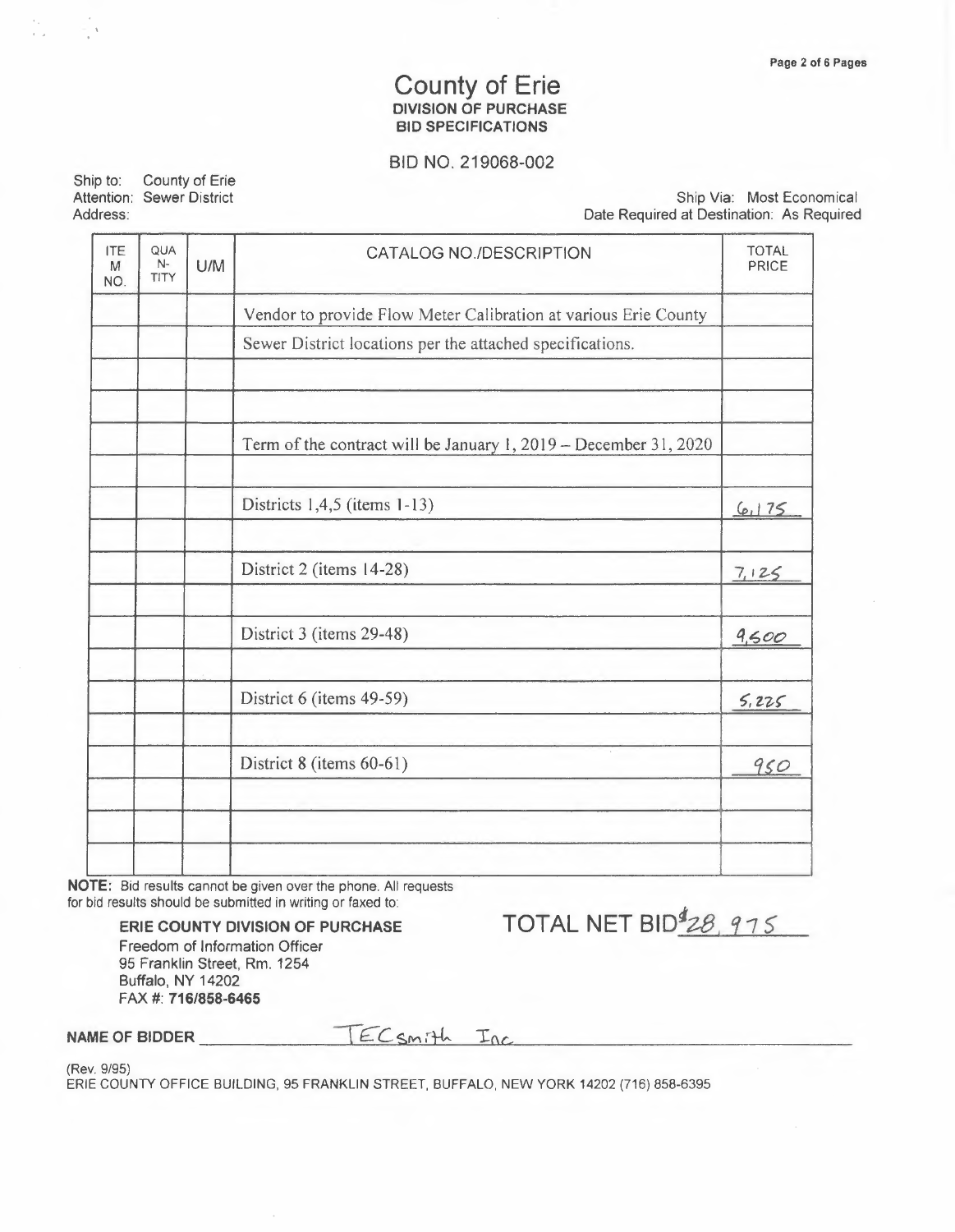#### **SPECIFICATIONS**

Vendor to provide:

- on-site calibration of flow meters and chart recorders listed
	- written certification of accuracy, including
		- $\checkmark$  name and type of meter
		- $\checkmark$  date and time of certification
		- $\checkmark$  name of district representative witnessing calibration

Vendor must have a Confined Space Program Certification. A copy of certification must be provided with bid.

Vendor must have necessary certified confined space test equipment including tripod, gas detector, calibration detector, harness and hand held velocity multimeter.

Vendor must have a minimum of five years of experience performing flow meter calibrations.

Locations:

District #1, #4, #5 3789 Walden Avenue Lancaster, NY 14086 contact: Craig Sims, Bill Strzeszynski (716-684-1234)

- 1. Cayuga Station Polysonics SX-40
- 2. Cayuga ORF Hach SC200
- 3. Industrial Park Station Polysonics SX-40
- 4. Industrial Park Station Polysonics DCT 6088
- 5. Mineral Springs Accusonics 7510-SB
- 6. Depew Station to BSA Badger M200
- 7. Depew Station to ORF Marsh-McBirney MMI1401110
- 8. Nash Rd. Eastech Vantage 4900
- 9. Nash Rd. Eastech Vantage 4600
- 10. Clarence Research Project Drexel Brook Usonic-R
- 11. Dodge Rd. Hach FL1500
- 12. Peanutline Sigma 950
- 13. Iroquois P.S. Duosonics Pulse Dopler

District #2 8443 Lakeshore Road Angola, NY 14006 contact: Carl Horne, Jeff Popple, Mike Adams (716-549-3161)

- 14. Influent flow meter, Flowmotion Systems, Model BE6300
- 15. Effluent flow meter, Drexelbrook, Model Usonic-R
- 16. ORF Influent flow meter, HACH Flodar, Model 890004901
- 17. ORF Effluent flow meter, Milltronics, Model Hydroranger 200
- 18. Return Sludge flow meter, Flowmotion, Model BE6300
- 18. Return Sludge flow meter, Flowmotion, Model BE6300<br>19. Waste Sludge flow meter, Flowmotion MRC 7000, Model BE6300
- 19. Waste Sludge flow meter, Flowmotion Mi<br>20. Lake Street flow meter, Foxboro IMT 25 20. Lake Street - flow meter, Foxboro IMT 25<br>21. Pontiac - flow meter, Polysonics UFM 91
- 
- 22. Pinehurst flow meter, Polysonics UFM 84
- 23. Point Breeze flow meter, Foxboro IMT-25-SEA78C
- 24. Shorecliff flow meter, Thermo Polysonics Hydra SX40
- 25. Bennett Beach flow meter, Thermo Polysonics Hydra SX40
- 26. Sweetland flow meter, Dynasonics DTFXB-ZN-AKNN-FN
- 27. Eighteenmile flow meter, Dynasonics DDFXD3-A1NA-NN
- 28. Brant-Farnham flow meter, Polysonics UFM 84